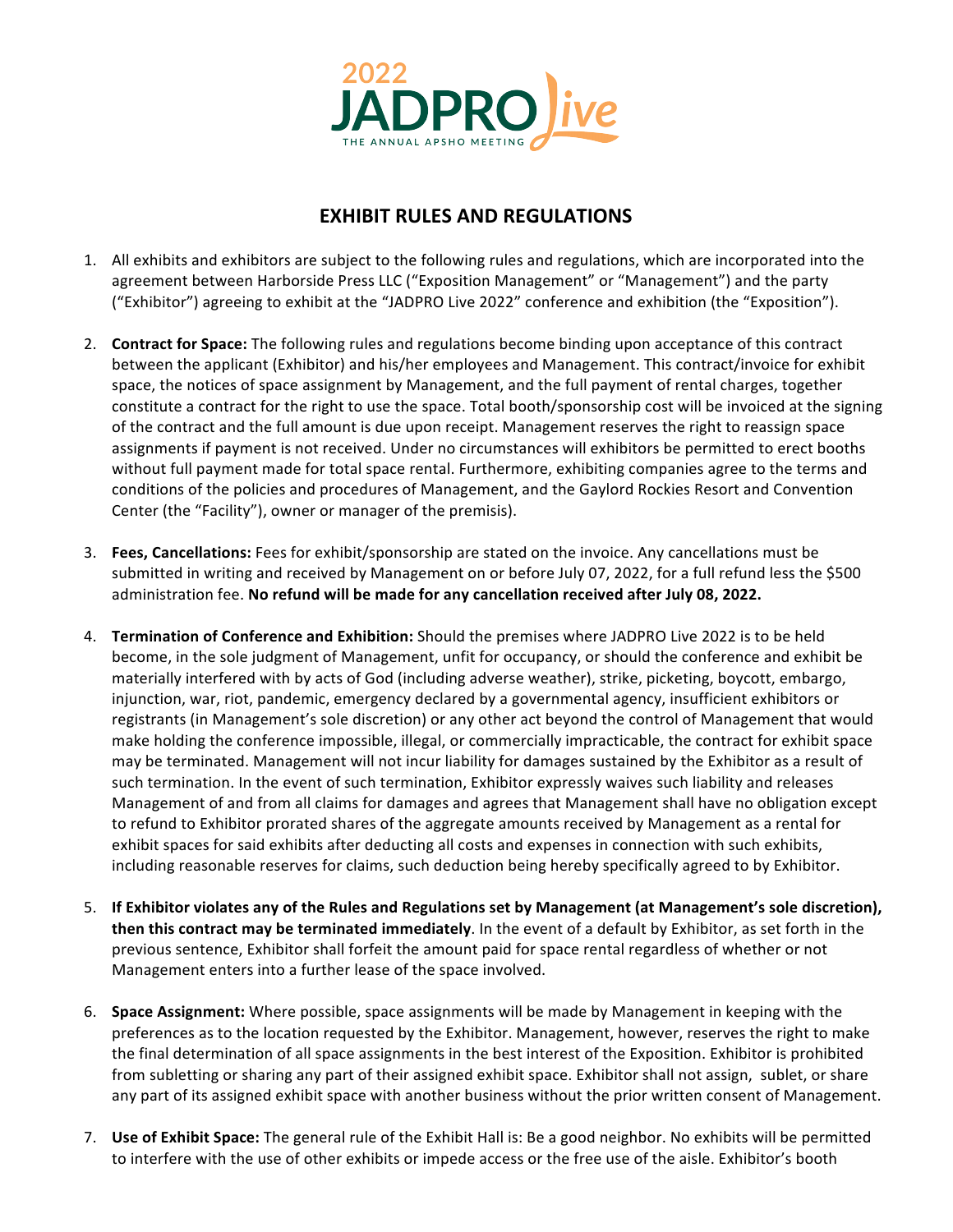personnel are required to confine their activities within the Exhibitor's booth space. Canvassing or distributing of advertising outside the exhibitor's own booth will not be permitted. Apart from the specific display space for which Exhibitor has under contract with Management, no part of the Exhibit Hall, its grounds, or the Facility, may be used by another organization other than Harborside Press LLC, or the sponsors of the Exposition for display purposes of any kind or nature. Marketing is prohibited outside of the Exhibit Hall unless prior written consent is received from Management in connection with approved sponsorship activities. Exhibitor representatives shall conduct themselves and be attired to maintain the professional and businesslike climate of the conference.

- 8. **Construction and Arrangement of Exhibits:** Exhibits shall be constructed and arranged so that they do not obstruct the general view, nor hide the exhibits of others. No sidewall higher than 36" may extend forward from the back wall more than one-half the depth of the exhibit space. No back walls should extend higher than 8' including signage. All booth equipment must be set back at least 2 feet from the aisle in front of the display. The maximum allowable height for a 20x20 island booth is 16 feet high, including signage. Exhibitors desiring to use other than standard booth equipment, any signs, or material conflicting in any way with the above regulations should submit two copies of a detailed sketch of the proposed layout at least 60 days before the date of the Exposition or before construction is ordered and receive written approval from Exposition Management.
- 9. **Installation, Dismantling, Labor:** Information on installation and dismantling of exhibits will be included in the Exhibitor Guide. Exhibitors must abide by the schedule of installation and dismantling will not be permitted in the Exhibit Hall at other times without express permission of Management or without prior arrangements made with the Official Contractor. Help needed to move in, erect, and dismantle exhibits should be requested from the Official Contractor. Rules and regulations for union labor are made by the local unions and these regulations are subject to change. Where union labor is required because of building or contractor requirements, it will be necessary for the Exhibitor to comply with these regulations. Space not occupied by the close of the setup and installation period will be forfeited by the Exhibitor and this space may be resold, reassigned, or otherwise used at the discretion of Management. This clause shall not affect the obligation of the Exhibitor to pay the full space rental under the terms of the contract.

The Exhibit Hall has been reserved for exhibit installation during the following hours: Thursday, October 20, 2022, from 8:00 a.m. - 5:00 p.m. All exhibits must be fully operational by Thursday evening, October 20 at 5:00 p.m.

The exhibitor agrees that no display may be dismantled, or goods removed during the entire run of the show. If exhibitor dismantles space ahead of scheduled tear down, they will forfeit points acquired for priority sign-up. The dismantling of displays begins on Saturday, October 22 at 3:30 p.m., and move-out must be completed by 10:00 p.m. on Saturday, October 22. The deadline for removal of all display materials is October 22 at 10:00 p.m. At that time, all exhibit displays, or materials left in booths without instructions will be discarded or packed and stored at the discretion of Management and all related expenses will be applied to and payable by the Exhibitor. Exhibitor is advised to provide locked storage facilities within their own display area for excess merchandise.

- 10. Health, Fire Regulations, and Public Safety: To ensure the safety of all participants, fire regulations must be observed. Fire regulations require that all display materials be flameproof. Electrical signs and equipment must be wired to meet the specification of the local fire Underwriters Inspection Bureau. Exhibitor is charged with knowledge of and compliance with all laws, ordinances, and regulations pertaining to health, fire prevention, taxes, and public safety while participating in the Exposition. Compliance with such laws is mandatory for all exhibitors and the sole responsibility is that of the Exhibitor.
- 11. Hold Harmless: Exhibitor assumes the entire responsibility and liability for losses, damage, and claims arising out of injury or damage to Exhibitor's displays, equipment, and other property brought upon the premises of the Facility and indemnifies and holds harmless, Harborside Press LLC, all sponsors of the Exposition, the Facility, its owner, its management company, as well as all of their respective agents, servants, and employees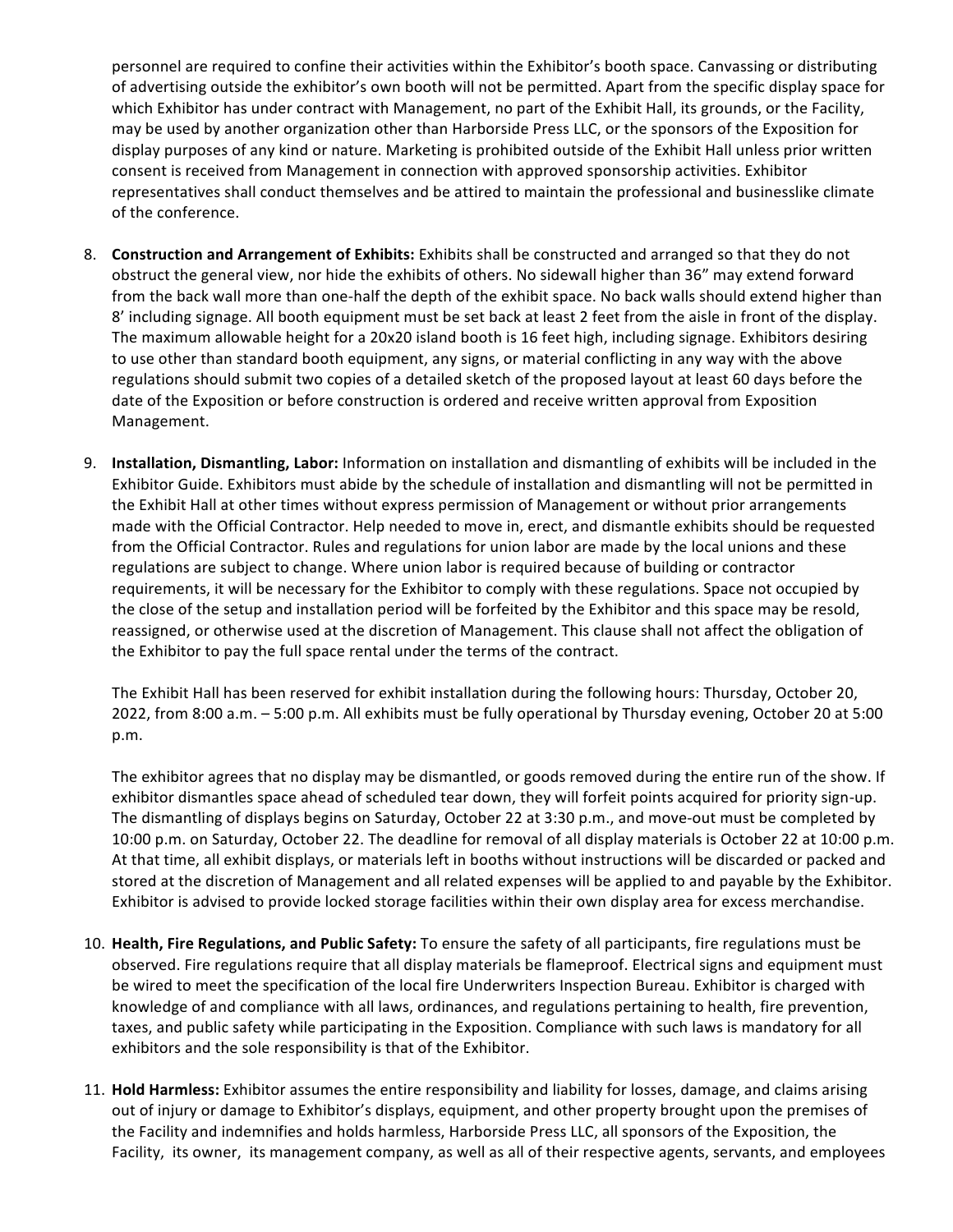from any and all such losses, damages, and claims. Facility will not be responsible or liable for any loss, damage, or claims arising out of Exhibitors' activities on Facility's premises except to the extent any claims, loss, or damages arise directly from Facility's or its agents' own negligence.

- 12. **Sound Devices, Lighting, Music Licensing:** If motion pictures, other than A/V or loudspeakers are used, Exhibitor agrees to comply with all applicable union requirements for the operation of the equipment. Sound equipment, devices, or loudspeakers will be permitted only if turned to A conversational level and if not objectionable to neighboring exhibitors. Glaring lights or objectionable lighting effects may not be used. Licenses from music licensing organizations such as ASCAP and BMI, for taped or live music played in booths, is the sole responsibility of the Exhibitor. Management does not warrant or include responsibility for music licensing within individual exhibit booths.
- 13. Official Contractors: The Official Contractor has been designated to perform services and decorating for this Exposition including but not limited to providing booth rental of furniture, erection of exhibits, electrical work, plumbing, labor, and any other service. No exhibitor or representative shall contract for such services with other than the Official Contractor unless permission has been secured in writing 90 days in advance from the Management.
- 14. **Security, Liability & Insurance:** Management will employ security services and/or the facility's security to provide security guards that will take reasonable precautions to safeguard the Exhibitors' property when the Exhibit Hall is closed. However, Management will not be liable for loss or damage to the property of the Exhibitor or its representatives or employees from theft, fire, accident, water, or any other cause beyond its control. All valuable items that can be carried away should be put in safekeeping when the exhibit is not attended. Management will not be responsible for any injury, damage, or loss that may occur to the Exhibitor, its employees, agents, invitees, or any other person on the premises. Exhibits and exhibit equipment are brought into the building, maintained, and removed from the building at the Exhibitor's risk. Exhibitor shall indemnify Management and the facility against and hold it harmless from any claims, suits, or liabilities resulting from the negligence of the exhibitor in or in connection with the exhibitor's use of exhibit space. Exhibitors must obtain insurance policies covering exhibit materials at the Exposition. Exhibitors must also have general liability, bodily injury, and property damage insurance. Such insurance shall name the Facility, Harborside Press LLC, and the Official General Contractor as additional insureds. Upon request, the Exhibitor shall provide a certificate of insurance to Management. All property of the Exhibitor is understood to remain under its custody and control, in transit to and from the confines of the Exhibit Hall, subject to the Exhibitor Rules and Regulations.
- 15. Other Regulations Specific to Facility and Shipping: Show Management has the responsibility to see that the official service contractor makes appropriate arrangements and provides sufficient labor so that move-in and move-out schedules will be followed per contract. This is necessary so that move-in and move-out times are not affected and so that additional rental charges can be avoided. Exhibit material, packages, and shipments will not be received at the Facility. All deliveries will be returned to the shipper at the exhibiting company's expense. All goods shipped to the show must be clearly marked with the name of the Exhibitor and the number of the display space and be sent to the advance warehouse address (included in the Exhibitor Guide). Goods must not be shipped to the show for any shipping charges to be paid on arrival. Any such goods will not be accepted by Management. Management assumes no responsibility for loss or damage to the Exhibitor's goods or property, either before, during, or after the show.
- 16. Limitation of Liability: In no event shall Harborside Press LLC or its affiliates, assignees, or successors be liable for payment of any consequential, punitive, incidental, special, or indirect damages including, without limitation, lost profits, regardless of the basis of the claim and whether Management has been advised of the possibility of such damages.
- 17. **Regulations & Contract Amendments:** These Exhibitor rules and regulations have been formulated in the best interests of the exhibitors, attendees, and sponsoring organizations of the Exposition. All matters and